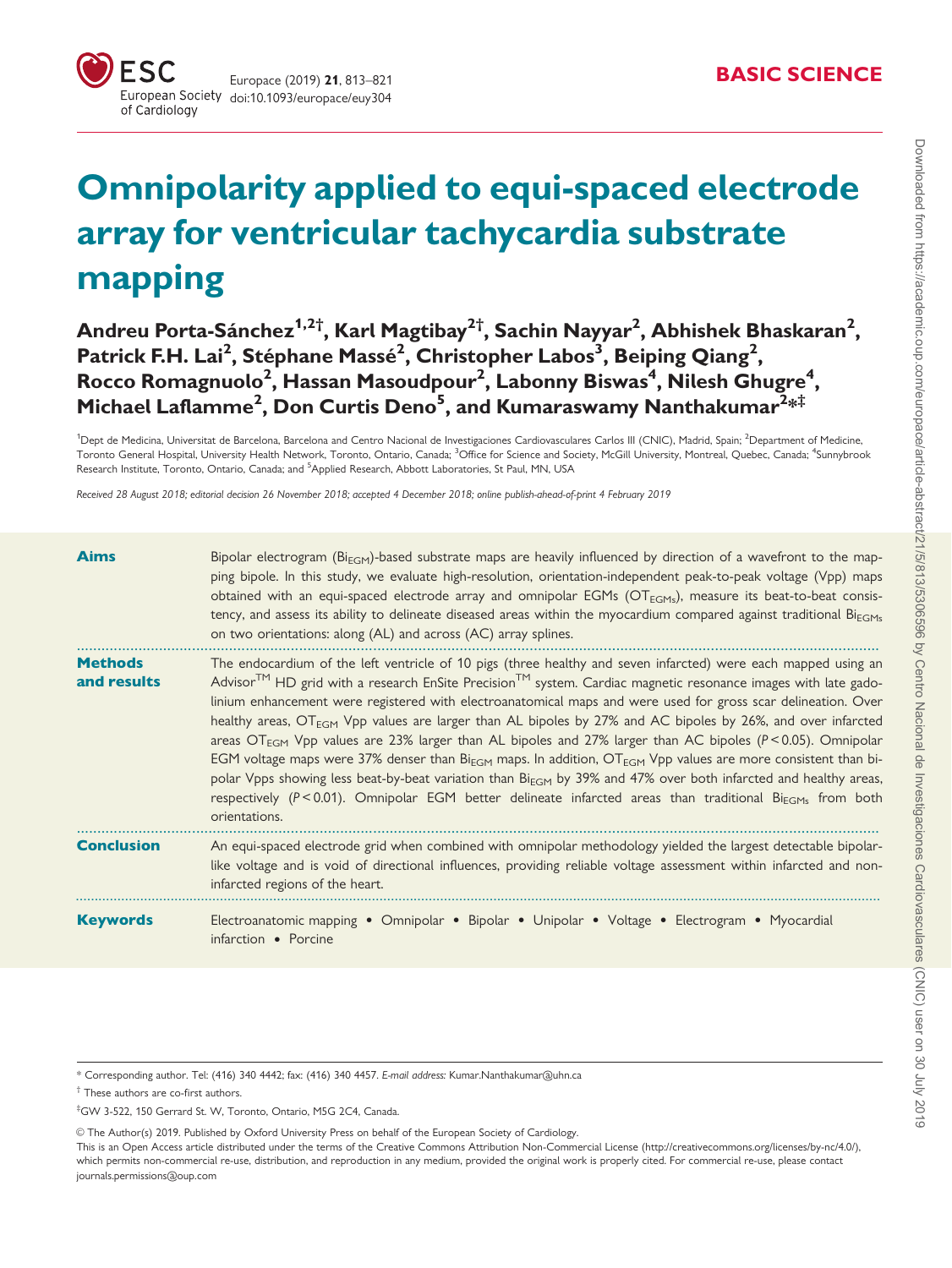#### <span id="page-1-0"></span>What's new?

- Bipolar EGMs ( $Bi_{FGM}$ ) are significantly influenced by direction of the propagating wavefront to recording bipolar axis, especially in diseased myocardium.
- $\bullet$  The new methodology of Omnipolar EGMs (OT $_{\text{EGMs}}$ ) when coupled to a fixed equi-spaced array provides for voltage measurements that are physiological and have been validated ex vivo previously. Omnipolar voltage assessment can be visualized in real time and is void of directional influences and in this manuscript has been validated in vivo in diseased myocardium.
- Here, we demonstrate that in vivo substrate mapping of a swine model of myocardial infarction with  $OT<sub>FGMs</sub>$  provides higher peak to peak voltages than  $Bi_{EGMs}$  and more consistent measurements with less beat-to-beat variability.
- Those findings may indicate their ability to detect surviving bundles of myocardial tissue and may be an important tool for VT substrate assessment.

## Introduction

The directional dependency of bipolar electrograms ( $Bi_{EGMs}$ ) and voltage assessment for detection of non-healthy myocardium have been recently highlighted in multiple publications.<sup>[1–4](#page-8-0)</sup> An orientation agnostic voltage assessment would allow for a consistent physiological description of the myocardium being interrogated. Recently, Deno et  $al<sup>5</sup>$  $al<sup>5</sup>$  $al<sup>5</sup>$  introduced the concept of omnipoles which are bipolarlike EGMs that are catheter-orientation independent and could potentially alleviate the limitations of traditional direction-dependent bipolar recordings. Omnipolar methodology (OT) determines the direction of a traveling wave (TW) along the myocardial plane by interrogating its electric field (E-field).<sup>6</sup> Another advantage of omnipoles is that it can survey all possible bipolar electrode orientations without the need for catheter rotation. Previous ex vivo studies by Massé et *a*l., $^6$  $^6$  Haldar et *a*l., $^7$  $^7$  and Magtibay et *a*l. $^8$  $^8$  in isolated animal and human hearts introduced omnipolar EGM ( $OT_{EGM}$ ), an  $OT_{EGM}$  with the largest voltage peak-to-peak (Vpp), an  $OT<sub>Vmax</sub>$ , value along the myocardial plane which was used to create consistent, physiologically relevant voltage maps of the myocardial substrate both in healthy and diseased conditions. However, especially in the endocardium, substrate evaluation in vivo with  $\text{OT}_{\text{EGM}}$  has not been undertaken.

Previously, it has been shown that within diseased areas, surviving myocardial tracts produces heterogeneous scar substrates.<sup>9</sup> Omnipolar EGM could provide the largest Vpp value along the maximal bipole direction independent of catheter orientation which could potentially better reflect the physiological condition of the near field myocardium.

We conducted in vivo studies to generate electroanatomical maps of the left ventricle (LV) of infarcted pigs using both  $\text{OT}_{\text{EGMs}}$  and  $Bi<sub>FGMs</sub>$  along two orientations within a grid catheter of 16 equally spaced electrodes. The objectives of our work are as follows: (i) evaluate orientation-independent  $\textsf{OT}_\mathsf{EGM}\text{-}\textsf{based }$  voltage maps compared with traditional  $Bi_{EGM}$ -based voltage maps, along two bipole orientations; (ii) assess mapping densities of  $OT_{EGM}$ -based voltage maps; (iii) measure beat-to-beat consistency of Vpp values from both  $Bi_{FGM}$  and  $\text{OT}_{\text{EGM}}$ ; and finally, (iv) assess OT's capability to delineate infarcted

areas within the myocardium. Thus, we hypothesize that an equispaced electrode array coupled with OT could provide higher resolution, physiologically relevant, and consistent voltage maps of the endocardium.

## Methods

#### Swine infarct model

Animal procedures were approved by the Animal Care Committee at Sunnybrook Health Sciences Centre and at University Health Network, both in Toronto, Ontario, Canada. Details are provided in the [Supplementary material online,](https://academic.oup.com/europace/article-lookup/doi/10.1093/europace/euy304#supplementary-data) File.

#### Cardiac magnetic resonance imaging

Approximately 3 weeks following myocardial infarction (MI), each pig underwent cardiac magnetic resonance imaging with late gadolinium enhancement (LGE). Details of the imaging protocol used in this study were described by Ghugre et  $al^{10}$  $al^{10}$  $al^{10}$  elsewhere and are detailed in the [Supplementary material online,](https://academic.oup.com/europace/article-lookup/doi/10.1093/europace/euy304#supplementary-data) File.

#### Electroanatomic mapping procedure

Endocardial mapping was performed 4 weeks after MI using an Advisor<sup>TM</sup> HD grid (Figure [1A](#page-2-0)) and a research version of EnSite Precision<sup>TM</sup> mapping system (Abbott Laboratories, St Paul, MN, USA). A quadripolar catheter was advanced in to the right ventricular apex and another within the inferior vena cava for electrical unipolar reference. Surface electrocardiograms (ECGs) were used for timing reference. Initially a 3D volume was created with the Advisor $^{TM}$  HD grid of both the aortic root and the LV endocardium with care in reconstructing the entire LV surface. Local activation time (LAT) maps were also created during sinus rhythm and during right ventricular pacing with annotation based on absolute  $+ dV/dt$ [\(Supplementary material online\)](https://academic.oup.com/europace/article-lookup/doi/10.1093/europace/euy304#supplementary-data). Post-procedure, MRI-segmented surfaces, as described above, were registered with the electroanatomical 3D surface using anatomical landmarks that included the LV apex, the aortic root and the mitral ring, which was available for two pigs. Macrohistology was available for two post-MI hearts. After inclusion in formaldehyde, 5 mm cuts were used to grossly correlate the areas of MI and fibrosis with our electroanatomical maps and MRI findings [\(Supplementary](https://academic.oup.com/europace/article-lookup/doi/10.1093/europace/euy304#supplementary-data) [material online](https://academic.oup.com/europace/article-lookup/doi/10.1093/europace/euy304#supplementary-data)). No precise electroanatomical comparison measures of healthy vs. infarcted tissue was done with histology due to the change in size of the cardiac surfaces after formaldehyde inclusion (Figure [2](#page-3-0)).

#### Bipolar voltage mapping with Advisor<sup>TM</sup> HD grid

Bipolar electrograms were filtered at 30–300 Hz and were measured from two orientations within the Advisor $TM$  HD grid: along- (AL) and across (AC) splines as shown in Figure [1](#page-2-0)A. Bipolar electrogram Vpp values were plotted at the centre of a hypothetical line segment between adjacent electrodes of each bipolar orientation. For each mapped area, there were a total of 24 Bi<sub>EGM</sub> Vpp values, 12 from each orientation. Voltage cut-off used to define low voltage was <1.5 mV. These values were minimally interpolated to create continuously coloured voltage maps of the LV using a triangular-mesh-based interpolation method available within the EnSite Precision<sup>TM</sup> mapping system.

#### Omnipolar voltage mapping with Advisor™ HD grid

Technical details of OT have been previously described by Deno et al.<sup>[5](#page-8-0)</sup> The method for derivation of  $OT_{EGMs}$  used for voltage mapping has also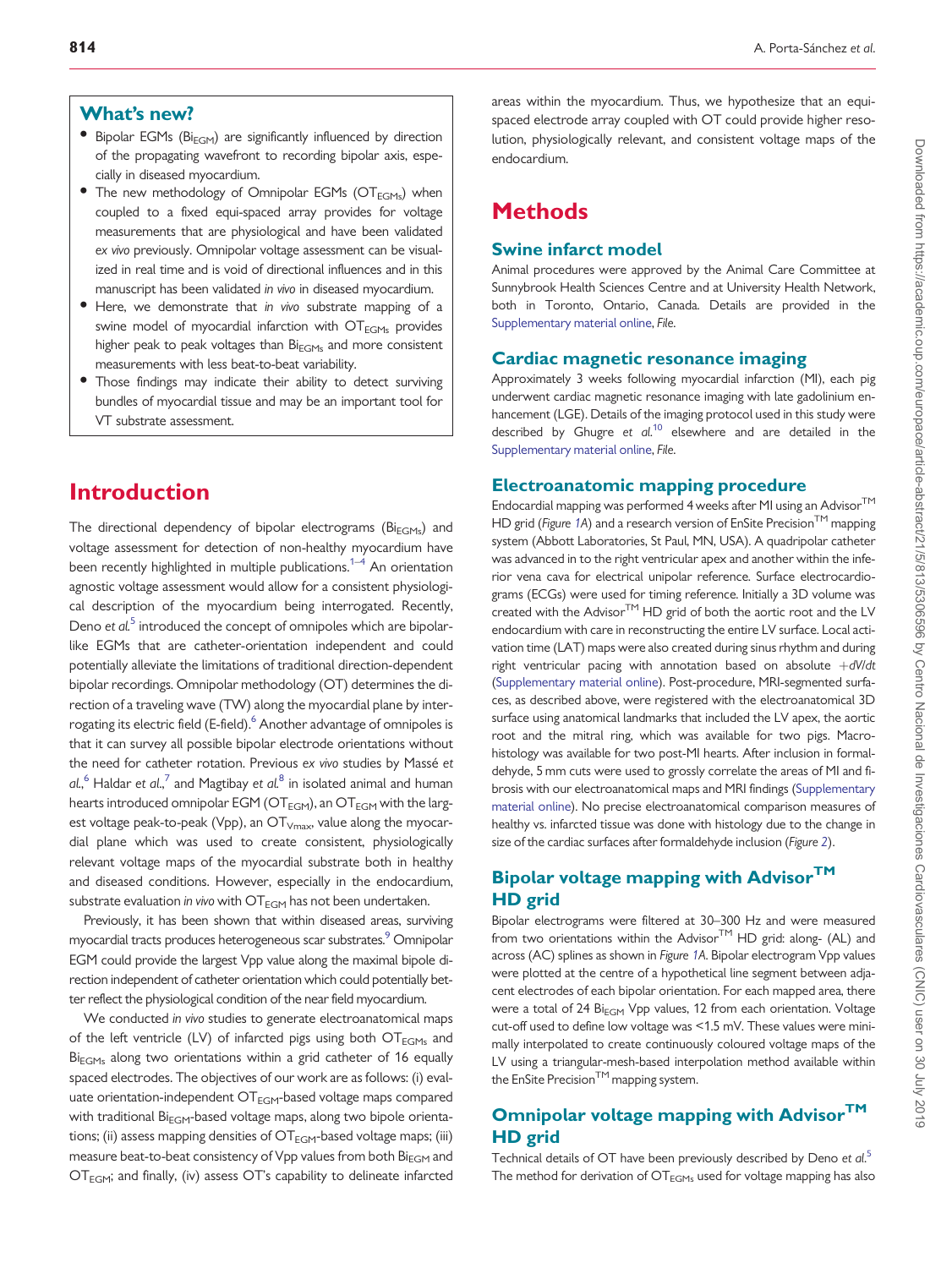<span id="page-2-0"></span>

**Figure 1** Voltage mapping with Advisor<sup>TM</sup> HD grid. (A) The specifications of an Advisor<sup>TM</sup> HD grid as well as the configuration of the bipoles and omnipoles are shown. Each electrode along and across the splines of the catheter are 4 mm apart, unrestricted. Bipoles were calculated AL and AC the splines while omnipoles ( $OT_{Vmax}$ ) were derived from a right triangle clique. Within a square area, we can derive four  $OT_{Vmax}$  values and two bipolar AL and two bipolar AC values. Constituent bipoles and omnipoles were matched later for analysis. (B) Sample EGMs calculated using OT and its paired bipolar electrode splines over healthy and scarred areas are shown. Sensitivity of bipoles to electrode orientation is clearly shown between the two bipoles calculated within an area. OT $_{EGMs}$  exhibits an EGM with the largest Vpp which is similar—but larger—to the largest measurable traditional bipole. This is true for both healthy and scarred areas. (C) The comparison of resultant voltage maps from  $OT_{Vmax}$ , bipolar AL, and bipolar AC is shown. Electrode orientation dependence of bipoles is exacerbated when translated in to maps providing different low-voltage zone map profiles. Omnipolar maps, on the other hand, provides voltage maps with larger voltages as well as better defined boundaries. White circles highlight the specific differences in the voltage maps between bipolar AL and AC and OT<sub>Vmax</sub>. AC, across; AL, along; EGM, electrograms; LV, left ventricle; OT, omnipolar methodology; OT<sub>FGMs</sub>, omnipolar electrograms; Vpp, voltage peak-to-peak.

been previously described by Haldar et  $al^{7}$  $al^{7}$  $al^{7}$  and Magtibay et  $al^{8}$  $al^{8}$  $al^{8}$  In brief, OT is derived from the E-field of a uniform TW that is sensed by at least three closely spaced unipolar electrodes (cliques) lying along the plane of the myocardium. In this work, we used in real-time right triangle cliques within the Advisor $TM$  HD grid which allowed for relatively higher resolution mapping as an alternative to the originally proposed square cliques<sup>5</sup> (36 vs. 9 mapping points). Omnipolar EGMs were filtered at 30–300 Hz. As with previous works, Vpp of  $\text{OT}_{\text{EGMs}}$  ( $\text{OT}_{\text{Vmax}}$ ) were mapped at the centre of each triangle clique and projected on to previously made LV endocardial geometry to create voltage maps. Similar to bipolar voltage mapping, standard voltage cut-offs used to define low voltages was <1.5  $mV$ . OT $_{Vmax}$  values were interpolated using triangular-mesh-based interpolation method available within the  $EnSite^{TM}$  Precision<sup>TM</sup> mapping system.

#### Quantitative analysis

For each pig, voltage data were collected over both healthy and infarcted areas identified using MR-LGE images as described above. Time segments

during sinus rhythm were qualified for analysis only when the HD grid<sup>TM</sup> is close to the surface of the LV endocardial shell (<4 mm), when EGMs are time stable for at least 10 beats, and when the Advisor $TM$  HD grid splines are unrestricted so that the interelectrode distances AL and AC the catheter splines are similar and consistent between the two bipolar orientations. Furthermore,  $\text{OT}_{\text{EGM}}$  and  $\text{OT}_{\text{Vmax}}$  values from each clique were paired with their constituent Bi<sub>EGM</sub> and Bi<sub>EGM</sub> Vpp values from both AL and AC orientations.

#### Voltage mapping with bipolar electrograms vs. omnipolar electrograms

First, to illustrate the dependence of Bi<sub>EGM</sub> Vpp values on electrode orientation, we quantified the mean absolute difference of Vpp values between Bi<sub>EGM</sub> Vpps from AL and AC orientations. Second, we calculated how much the mean absolute difference  $OT_{Vmax}$  values are larger than measured traditional  $Bi_{FGM}$  Vpp values to demonstrate its orientation independence and its potential for more accurate physiological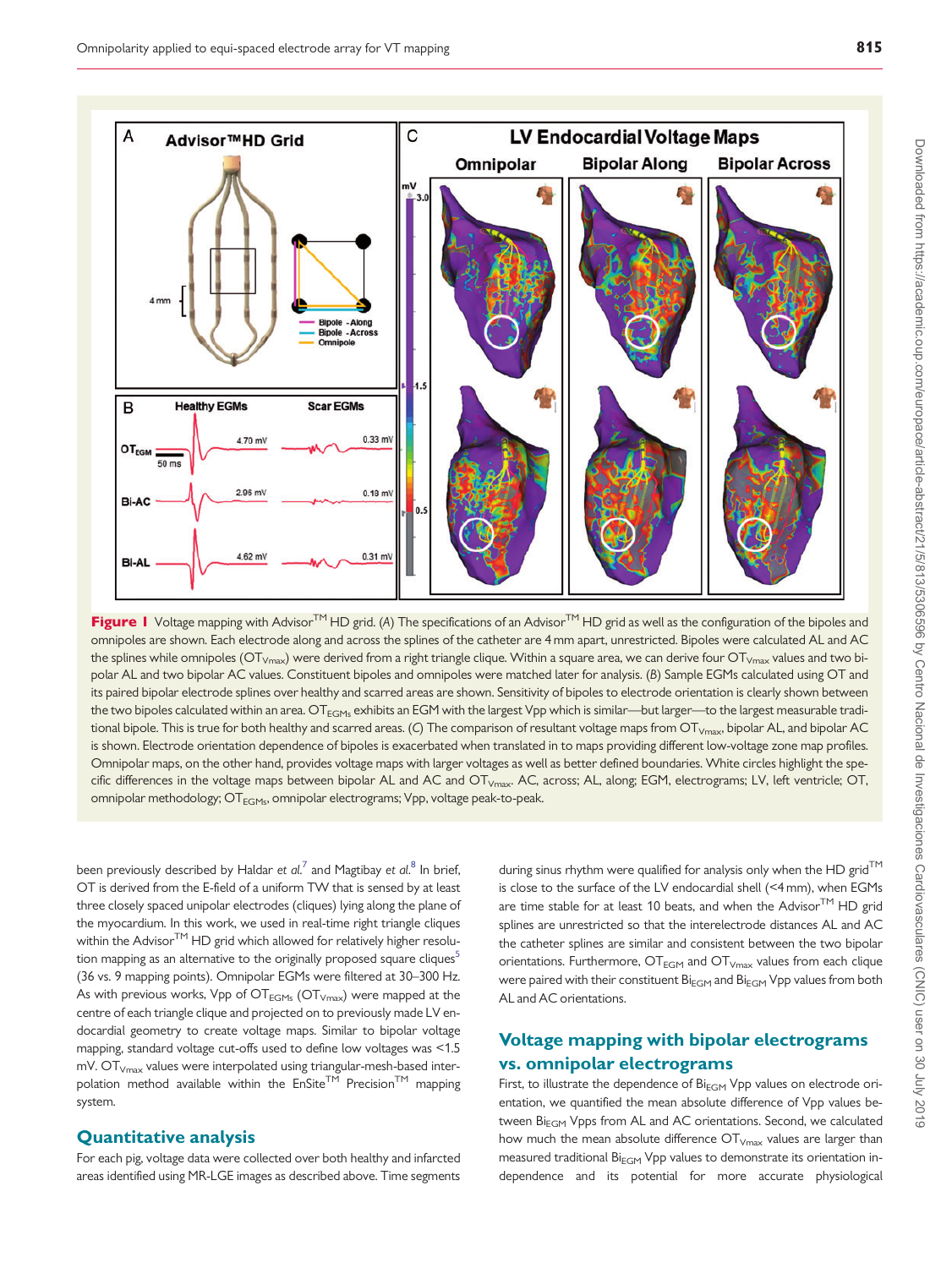<span id="page-3-0"></span>



measurement. Third, we measured how similar and how much larger the mean absolute difference of  $\text{OT}_{V\text{max}}$  values were compared with the largest measurable Bi<sub>EGM</sub> Vpp from either AL or AC orientations (Max-Bi). Furthermore, for a single beat, we calculated for the correlation of OTVmax and Max-Bi values and the morphologies of their corresponding EGMs,  $OT_{EGM}$  vs. Max-Bi<sub>EGM</sub>, for all pigs.

#### Voltage mapping density: omnipolar vs. bipolar voltage maps

We defined mapping density as the number of points per square centimetre ( $pts/cm<sup>2</sup>$ ). In order to quantify the mapping density of both omnipolar and bipolar voltage maps, random areas within the LV endocardial shell were chosen and were enclosed with an arbitrary surface polygon with areas readily calculated by the EnSite Precision<sup>TM</sup> system. Within these areas, the number of  $\text{OT}_{V\text{max}}$  values and  $\text{Bi}_{\text{EGM}}$  Vpp values projected on to the shell were counted. It is important to note that there was no repetition of points within a 3 mm radius of each point. We then divided the counted points with the area of the arbitrary surface polygon to obtain mapping density values for each mapping method.

#### Beat-by-beat consistency between omnipoles and bipoles

We calculated beat-by-beat variations between  $OT_{Vmax}$  and  $Bi_{EGM}$  Vpp values by measuring their coefficient of variation (CoV) over 10 beats, while the catheter array was in a stable position. CoV values that approach one and above are not consistent throughout beats, while CoV values that approach values near 0 have better consistency throughout beats.

#### Comparison of low-voltage areas from electroanatomical maps and infarcted areas from magnetic resonance late gadolinium enhancement images

After registration, previously calculated surface areas of the infarcted regions of the endocardial LV based off MR-LGE images were compared with the low-voltage areas (<1.5 mV) of voltage maps generated from both bipolar orientations, AL and AC, and  $OT_{Vmax}$  for two pigs. We referred to the MR-LGE images as reference and surface areas were calculated as described above. The surface area of low-voltage areas from all three substrate map types were readily obtained from EnSite Precision<sup>TM</sup> mapping system.

### **Results**

#### Bipolar maps are qualitatively but not quantitatively sensitive to electrode orientation

Bipolar voltage maps created from AL and AC bipolar orientations differ visually from each other for all pigs from both healthy and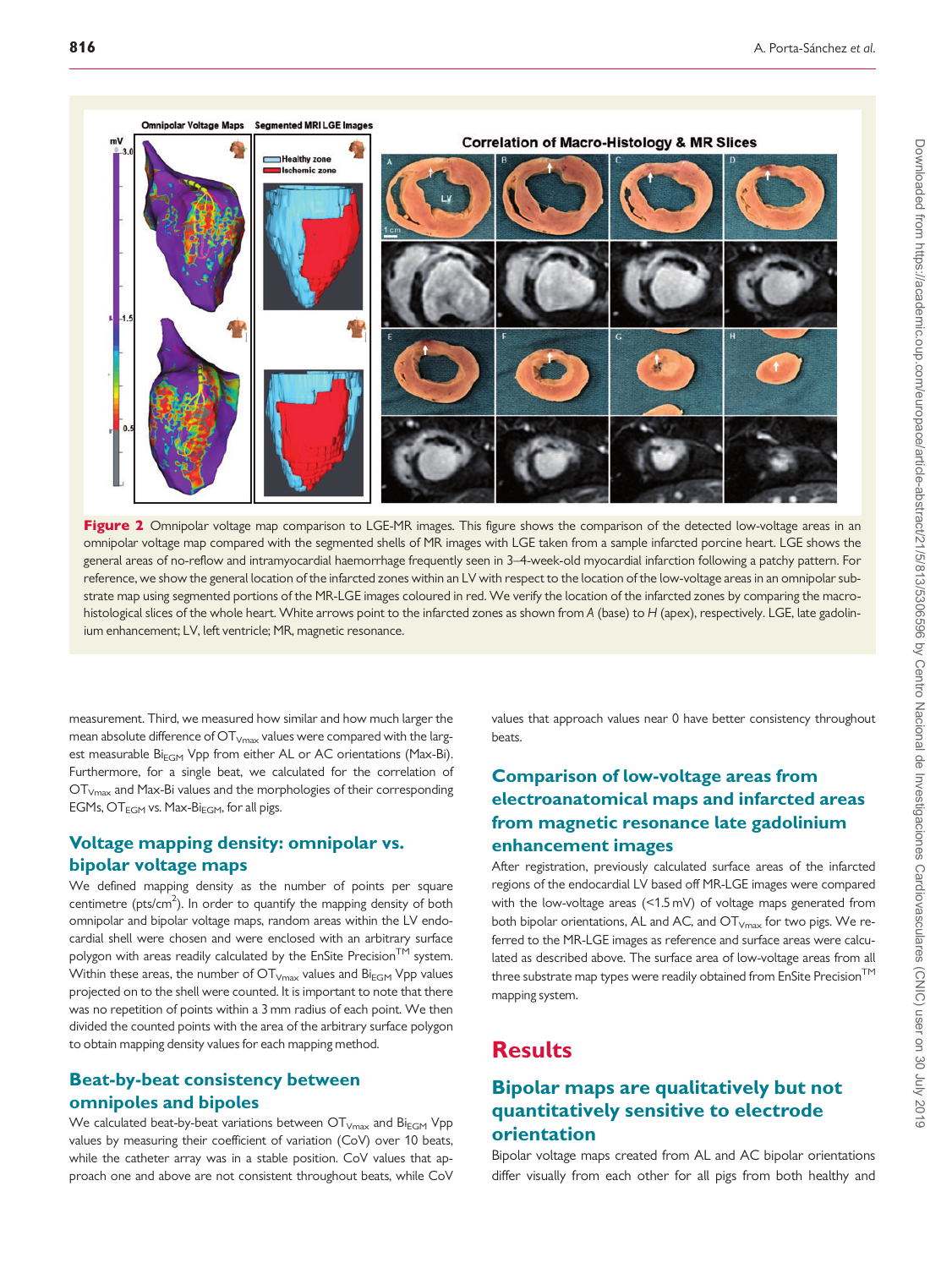#### <span id="page-4-0"></span>Table 1 Summary of quantitative analysis of voltage mapping data

|                                                                 | <b>Healthy</b>      | <b>Infarcted</b>                          |  |
|-----------------------------------------------------------------|---------------------|-------------------------------------------|--|
| A. Vpp of bipoles                                               |                     |                                           |  |
| AL (mV), avg $\pm$ std err                                      | $4.87 \pm 0.95$     | $0.53 \pm 0.09$                           |  |
| AC (mV), avg $\pm$ std err                                      | $4.94 + 0.95$       | $0.51 \pm 0.09$                           |  |
| $\Delta$  AL $-$ AC  (mV), p (HME)                              |                     | $0.07 \pm 0.23$ , NS $0.02 \pm 0.06$ , NS |  |
| B. Vpp of omnipoles                                             |                     |                                           |  |
| $OTVmax$ (mV), avg $\pm$ std err 6.64 $\pm$ 0.95                |                     | $0.69 + 0.09$                             |  |
| $\Delta$  OT <sub>Vmax</sub> – AL  (mV), p (HME) 1.77 ± 0.23, S |                     | $0.17 \pm 0.06$ , S                       |  |
| $\Delta$  OT <sub>Vmax</sub> – AC  (mV), p (HME) 1.70 ± 0.23, S |                     | $0.19 \pm 0.06$ , S                       |  |
| C. OT <sub>Vmax</sub> vs. maximal (AL or AC) bipole Vpp         |                     |                                           |  |
| Correlation $- r$ (avg)                                         | 0.99                | 0.99                                      |  |
| Max-Bi (mV), avg $\pm$ std err                                  | $5.99 \pm 0.95$     | $0.64 \pm 0.08$                           |  |
| $\Delta$  OT <sub>Vmax</sub> – Max-Bi  (mV), p                  | $0.65 \pm 0.23$ , S | $0.06 \pm 0.06$ , NS                      |  |
| D. Beat-by-beat variation (CoV)                                 |                     |                                           |  |
| Bipole, $avg \pm std$                                           | $0.32 \pm 0.16$     | $0.31 + 0.13$                             |  |
| $OT_{max}$ , avg $\pm$ std                                      | $0.17 \pm 0.12$     | $0.19 \pm 0.11$                           |  |
| $P$ -value (paired $t$ -test)                                   | P < 0.01            | P < 0.01                                  |  |

Section A shows the average and standard error of both bipolar types, AL and AC and their absolute difference, within the Advisor™ HD Grid in both healthy and infarcted areas of the left ventricle. Although, there is no quantitative difference between the bipolar voltage values from two different orientations their corresponding maps shown in Figure [1C](#page-2-0) that orientation is a determining factor for voltage map profiles. Section B shows the average and standard error of  $OT_{Vm}$ and its difference to both bipolar voltage from AL and AC orientations in both healthy and infarcted areas.  $\text{OT}_{\text{Vmax}}$  provides larger voltage values compared with any bipolar voltage values from any orientations as shown in their absolute differences. Section C illustrates that even obtaining the bipolar voltage with the largest value from any orientation,  $OT_{Vmax}$  still provides larger values than any bipolar values as shown by the absolute difference of their average and standard error. Section D shows that  $\text{OT}_{V\text{max}}$  values have greater temporal consistency compared with traditional bipolar values as shown by their contrasting CoV. We used a HME with Random Intercept (RI) model test for Sections A–C to determine statistical significance of the absolute differences of voltage values. S indicates that there is a statistically significant difference between voltage values while NS indicates that there is not. For Section D, we used a standard paired ttest to assess the statistical difference between the CoV values of bipolar and omnipolar values with a 95% confidence interval. Comparisons with P-values that were below 0.05 ( $P \le 0.05$ ) have significant differences.

AC, across; AL, along; CoV, coefficient of variation; HME, hierarchical mixed effect;  $\text{OT}_{V\text{max}}$ , omnipolar voltage values; std err, standard error; Vpp, voltage peak-to-peak.

infarcted areas. Absolute Vpp difference between bipolar AL  $(4.88 \pm 0.95 \text{ mV})$  and bipolar AC  $(4.94 \pm 0.95 \text{ mV})$  was calculated as (0.07 ± 0.23 mV) over healthy areas. Absolute Vpp difference between bipolar AL  $(0.53 \pm 0.09 \,\text{mV})$  and bipolar AC  $(0.52 \pm 0.09 \,\text{mV})$  was calculated as  $(0.02 \pm 0.06 \,\text{mV})$  over infarcted areas. Although the numerical differences between bipolar AL and AC Vpps for both comparisons were statistically non-significant, Figure [1B](#page-2-0) and C illustrates sample bipolar AL and AC EGMs over healthy and scar area as well as the visual differences between voltage maps created with bipolar AL and AC configuration, i.e. maps obtained with different bipolar configurations with identical electrode spacing will look different from each other despite mapping the exact same substrate. Table 1 (Section A) shows a summary of the numerical findings.

#### OTVmax provide higher voltage peak-topeak values than traditional bipoles

 $\overline{\text{OT}}_{\text{Vmax}}$  substrate maps have larger Vpp values than the substrate maps individually derived from AL and AC bipolar orientations over both healthy and infarcted areas for all pigs. Over healthy areas,  $\overline{\text{OT}}_{\text{Vmax}}$  Vpp values are larger than AL bipoles by 27%  $(6.64 \pm 0.95 \,\text{mV}$  vs.  $4.87 \pm 0.95 \,\text{mV}$  and AC bipoles by 26%  $(6.64 \pm 0.95 \text{ mV} \text{ vs. } 4.94 \pm 0.95 \text{ mV})$ . Over infarcted areas, OT<sub>Vmax</sub> Vpp values are also larger than AL bipoles by  $23\%$  (0.69  $\pm$  0.08 mV vs.  $0.53 \pm 0.08$  mV) and AC bipoles by 27%  $(0.69 \pm 0.08$  mV vs. 0.51 ± 0.08 mV). Numerical differences between bipolar AL and AC Vpps and  $OT<sub>Vmax</sub>$  were determined to be statistically significant within a 95% confidence interval which shows that  $\text{OT}_{V_{\text{max}}}$  values do provide higher Vpp values than traditional bipoles. Sample EGMs for both OT and bipoles are shown in Figure [1](#page-2-0)B and their corresponding voltage maps in Figure [1](#page-2-0)C. A summary of the numerical results are shown in Table 1 (Section B).

#### OTVmax values are larger and correlated to Max-Bi

OT<sub>Vmax</sub> Vpp values are highly correlated with Max-Bi obtained from either AL or AC configurations, for all pigs. Correlations between OTVmax Vpp values and Max-Bi Vpp values were calculated as 0.99 over both healthy and infarcted areas as shown in Table 1 (Section C). Importantly,  $OT_{Vmax}$  Vpp values are still larger than Max-Bi Vpp values over healthy areas by 10% (6.64  $\pm$  0.95 mV vs. 5.99  $\pm$  0.95 mV) and over infarcted areas by  $8\%$  (0.69  $\pm$  0.08 mV vs. 0.64  $\pm$  0.08 mV). Scatter plots for both myocardial conditions as shown in Figure [3](#page-5-0) illustrates this relationship.

#### Omnipoles provide better beat-to-beat voltage consistency than traditional bipoles

During sinus rhythm for an average of 10 beats from all pigs, mean CoV values of omnipoles are lower than those of bipoles by 47% in healthy areas  $(0.17 \pm 0.12 \text{ vs. } 0.32 \pm 0.16, P < 0.01)$  and by 39% in infarcted areas  $(0.19 \pm 0.10 \text{ vs. } 0.31 \pm 0.13, P < 0.01)$  as shown in Figure [4](#page-5-0) and Table 1 (Section D). This indicates that  $OT_{V_{\text{max}}}$  exhibit more consistent beat-to-beat Vpp values than traditional bipoles.

#### Substrate maps derived from omnipoles are denser than substrate maps from along and across bipoles

Recorded mapping segments have an average duration of  $37.7 \pm 9.3$ min. Within each pig and for same mapping duration,  $OT_{V_{\text{max}}}$  substrate maps are denser compared to traditional bipolar substrate maps.  $\text{OT}_{\text{Vmax}}$  maps are denser by 36.7% than bipolar maps  $(32.74 \pm 5.24 \text{ points/cm}^2 \text{ vs. } 20.71 \pm 4.72 \text{ points/cm}^2)$  for all pigs as shown in Figure [5](#page-6-0). This finding is inherent to the number of mapping points obtained in each acquisition during mapping.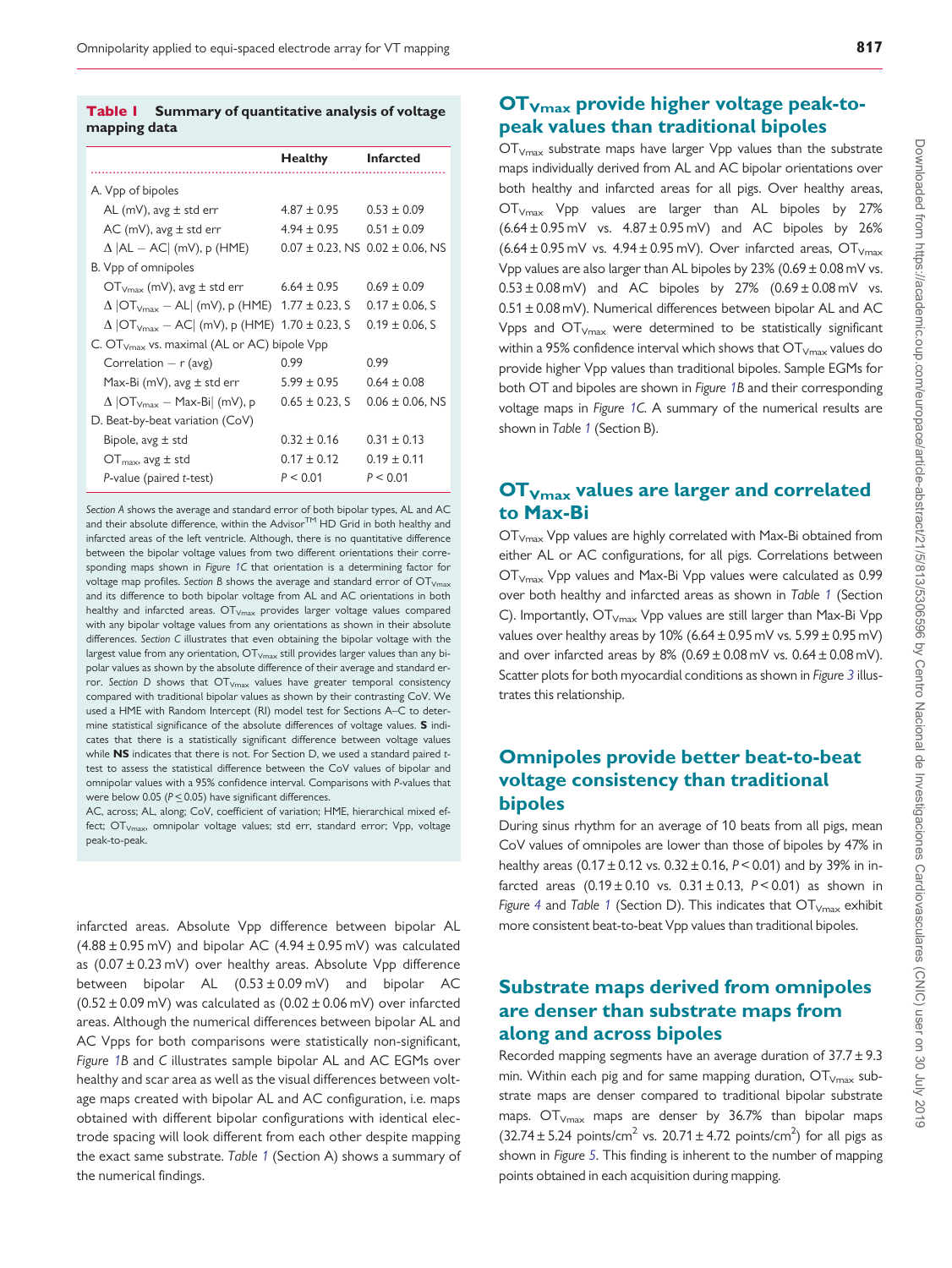#### <span id="page-5-0"></span>Omnipolar substrate maps better delineate infarcted areas maps than bipolar substrate maps

Table [2](#page-7-0) summarizes the comparison between the measurements of the surface area of infarction from MR-LGE images and low-voltage areas of substrate maps created from both bipolar orientations, AL and AC, and  $OT<sub>Vmax</sub>$  for two pigs. We show that low-voltage areas



**Figure 3** Relationship of  $OT_{V_{\text{max}}}$  and Max-Bi. A scatter plot shows the correlation between  $OT_{Vmax}$  values and the Max-Bi values from any orientation, AL or across AC, within the Advisor<sup>TM</sup> HD Grid over both healthy and infarcted areas. As shown in Table [1](#page-4-0), Section C, that  $OT_{Vmax}$  still offers an advantage (by over 10% on healthy areas and 8% on infarcted areas) over traditional bipolar voltage values even if the Max-Bi was chosen for mapping. AC, across; AL, along; Max-Bi, maximum bipolar; Vpp, voltage peak-topeak.

from  $OT<sub>Vmax</sub>$ -based substrate maps were closer in value with the surface area of endocardial infarction based on MR-LGE images compared with either bipolar substrate maps in both pigs. These results indicate that  $OT<sub>Vmax</sub>$ -based substrate maps could better delineate infarcted areas within the endocardium compared with traditional orientation-dependent bipolar substrate maps which could overestimate the span of infarction and hence produce larger low-voltage areas. [Supplementary material online,](https://academic.oup.com/europace/article-lookup/doi/10.1093/europace/euy304#supplementary-data) [Figure S3](https://academic.oup.com/europace/article-lookup/doi/10.1093/europace/euy304#supplementary-data) illustrates the concept and the ability of  $\text{OT}_{V\text{max}}$  to detect surviving endocardial bundles.

## **Discussion**

Our main findings from in vivo porcine studies using OT with an equispaced catheter array are as follows: (i)  $\text{OT}_{V_{\text{max}}}$  has larger Vpp values compared with conventional  $Bi_{EGM}$  along any direction; (ii) beat-bybeat,  $\text{OT}_{\text{EGMs}}$  and  $\text{OT}_{\text{Vmax}}$  are more consistent than  $\text{Bi}_{\text{EGMs}}$  and Max-Bi; (iii)  $OT<sub>Vmax</sub>$ -based substrate maps have higher mapping point densities, hence greater mapping resolution, than  $\text{Bi}_{\text{EGM}}$ -based substrate maps from any orientation; and lastly, (iv) OT could potentially provide better estimation of the span of endocardial infarcted areas compared to traditional bipolar mapping.

## Novel omnipolar vs. traditional bipolar mapping

Bipolar-electrograms have been shown to be extremely susceptible to the angle of incidence of a wavefront with respect to recording electrodes while  $OT<sub>ECMs</sub>$  have been previously shown to provide catheter/wave orientation-independent measurements. The key difference between conventional  $Bi_{EGMs}$  and  $OT_{EGMs}$  lies in the fact that OT takes advantage of the local E-field generated along the endocardial surface using equally spaced electrodes to obtain physiologically reproducible measurements. OT generates information similar to an ECG QRS vectorcardiogram only it is specific and local to areas within the myocardium.



Figure 4 Beat-by-beat value of  $\overline{OT}_{Vmax}$  is less variable compared with traditional bipoles. Boxplots showing comparison of the CoVs for  $\overline{OT}_{Vmax}$ and traditional bipolar voltage values from any orientation for over 10 beats over healthy and infarcted areas. OT<sub>Vmax</sub> offer less variable values over time compared with traditional bipoles which we have previously shown to be greatly influenced by catheter orientation. CoV, coefficient of variation.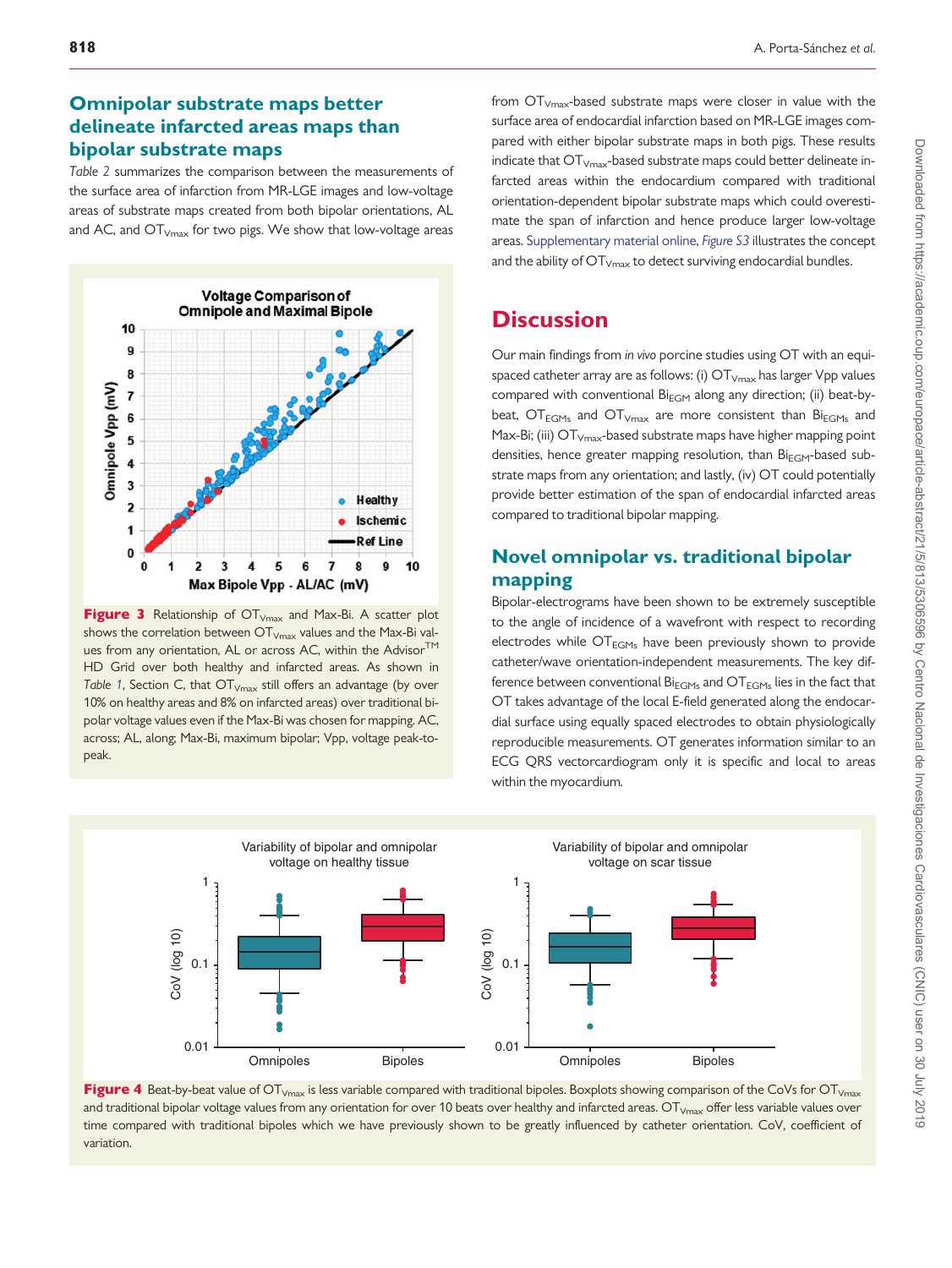<span id="page-6-0"></span>

Figure 5 Omnipolar methodology provides denser voltage maps compared with traditional bipoles using the Advisor $TM$  HD Grid. Over the same mapping areas and the same mapping time, compared to traditional bipoles, omnipoles provides greater number of mapping points availing denser voltage maps which could give extra details about the myocardium being mapped. On average, omnipolar maps provide 36% denser maps than both bipolar maps, from either direction using the Advisor<sup>TM</sup> HD Grid. Bipoles from any direction only uses a maximum of 12 mapping points while omnipoles could provide a maximum of 36 mapping points because of the clique arrangements within the catheter grid.

Specific to this work, the overall differences in Vpp between the AC and AL  $Bi_{EGMs}$  were found to be non-significant which may be counterintuitive. The reason for this is as follows. In an ideal case, where a catheter has a fixed position and senses a wavefront along a

specific direction,  $Bi_{EGM}$  Vpps AL and AC will give different values, as has been shown with mathematical models by Beheshti et  $al^{11}$  $al^{11}$  $al^{11}$ ; however, when mapping an entire heart chamber with catheter positions always changing with respect to a wavefront, the population of AL and AC Bi $_{\text{FGMs}}$  Vpp measurements will be similar to each other yielding non-statistically significant difference.

The importance of having  $OT_{EGMs}$  and  $OT_{Vmax}$  is underscored by the following observations made on  $Bi_{FGM}$  maps derived from AL and AC. Highlighted in Figure [1](#page-2-0) are specific areas in which  $Bi_{EGM}$  Vpps greatly differ.  $Bi_{FGMs}$  at one orientation could erroneously indicate that certain areas of the substrate are diseased but if examined at another orientation they are not. This, coupled with the ever-changing position of catheters within a heart chamber, could produce highly inconsistent substrate maps. Therefore, interpretation of such maps and a clinician's treatment strategy could be heavily influenced by catheter orientation. Omnipolar EGMs, and its corresponding  $\overline{\text{OT}}_{\text{Vmax}}$  values, could aid to improve substrate mapping by providing physiologically relevant and consistent measurements independent of catheter orientation. This is supported by the fact that on the same areas of the OT<sub>EGM</sub>-based substrate maps, only the higher Vpp values are mapped, if not the highest. We validate this claim by presenting Max-Bi<sub>EGM</sub>, a directly measured Bi<sub>EGM</sub> with the largest Vpp, Max-Bi, from any orientation to be maximally correlated to both  $\text{OT}_{\text{EGMs}}$  and  $\text{OT}_{\text{Vmax}}$ . This type of an approach could help identify channels of conduction into the dense scar critical for sustaining VT. Furthermore, beat-to-beat consistency of  $OT<sub>Vmax</sub>$  values ensure that substrate map profiles are maintained.

OT was originally introduced by Deno et  $al$ <sup>[5](#page-8-0)</sup> to utilize fourelectrode cliques within the Advisor $TM$  HD Grid to provide a total of nine measurement points at particular areas at any time. This is to establish the theoretical concept of OT with a model of a uniform TW. However, we proposed the use of three-electrode cliques to maximize the use of catheter grid arrays under the OT paradigm, providing a total of 36 measurement points. This is a still valid approach since the examination of a 3D E-field requires a minimum of three points. This allowed us to significantly increase the mapping resolution of OT used with an equi-spaced electrode array, completely mapping the endocardium in less time compared to its fourelectrode clique version and its linear catheter counterparts.

Another traditional tool for substrate analysis is a LAT map which allows for global tracking of wave propagation within the heart chamber. Here, we provide additional comparison of LAT maps generated from  $Bi_{EGMs}$  and  $OT_{EGMs}$  LAT maps generated using traditional  $Bi_{EGMs}$ , when compared with LAT maps generated with  $OT_{EGMs}$ show similar profiles as shown in [Supplementary material online,](https://academic.oup.com/europace/article-lookup/doi/10.1093/europace/euy304#supplementary-data) [Figure S2](https://academic.oup.com/europace/article-lookup/doi/10.1093/europace/euy304#supplementary-data). This is because  $OT_{EGMs}$  are bipole-like EGMs, that they provide local information only they are orientation independent. Unlike unipolar EGMs, which are also orientation-independent,  $\text{OT}_{\text{FGMs}}$  are more resilient to far-field noise which could greatly influence the creation of unipole-based LAT and substrate maps. $12-15$  The ability of  $\overline{\text{OT}}_{\text{FGMs}}$  to depict the 3D intramural structure of the scar remains to be proven at this time as the normal projection of the E-field to perform such task needs further testing and validation ex vivo first and then in vivo thoroughly.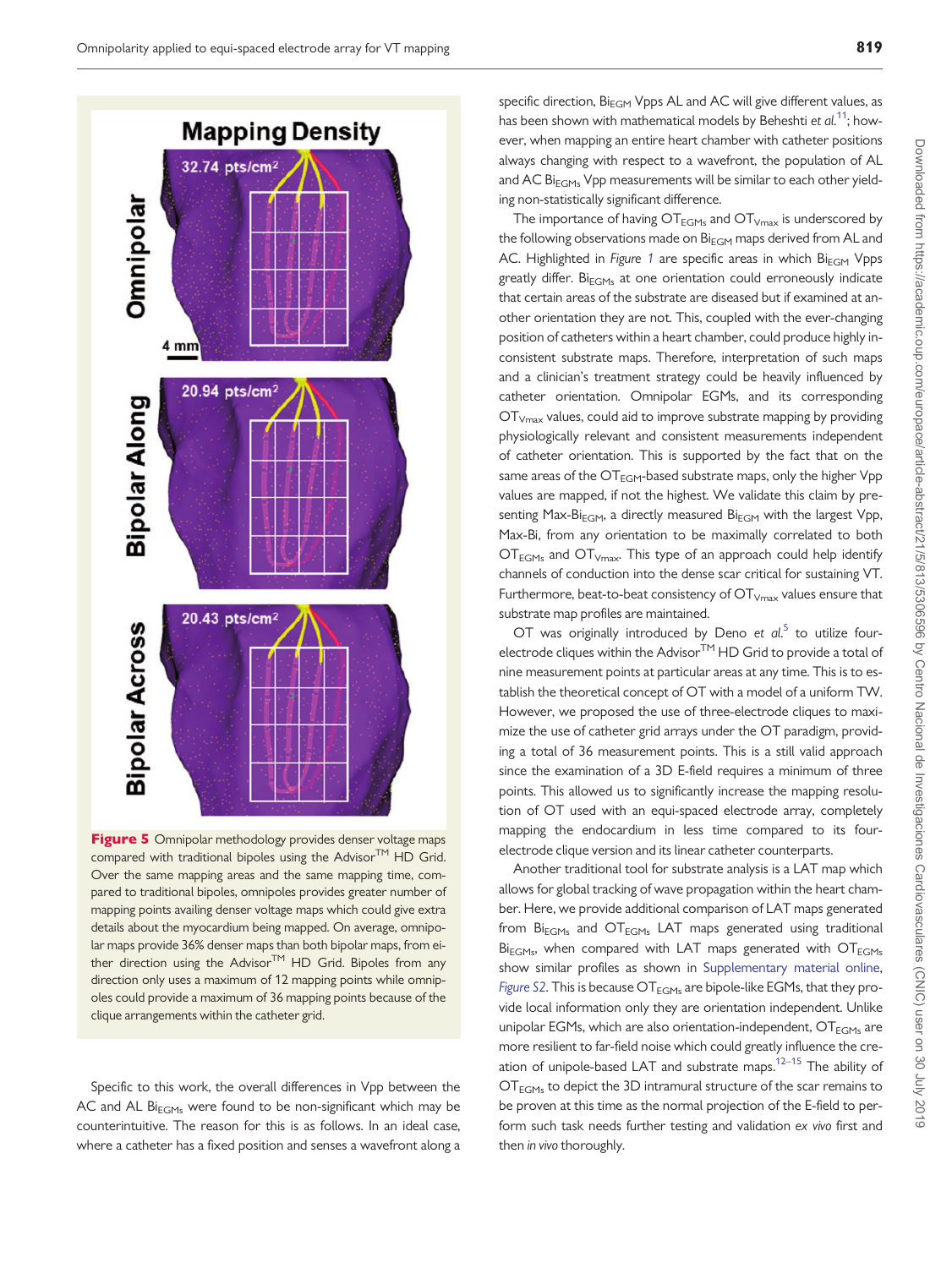|       | Total endocardial<br>scar area $(cm2)$ | Total low-voltage<br>area from $OT$ (cm <sup>2</sup> ) | Total low-voltage<br>area from $Bi-AL$ (cm <sup>2</sup> ) | Total low-voltage<br>area from $Bi-AC$ (cm <sup>2</sup> ) |  |
|-------|----------------------------------------|--------------------------------------------------------|-----------------------------------------------------------|-----------------------------------------------------------|--|
| Pig 1 | 18.8                                   | 23.0                                                   | 30.2                                                      | 32.9                                                      |  |
| Pig 2 |                                        | 2.6                                                    | 17.0                                                      | 16.                                                       |  |

<span id="page-7-0"></span>

|            | Table 2 Area comparison between low-voltage areas from electroanatomical maps and MR-LGE images of infarcted |
|------------|--------------------------------------------------------------------------------------------------------------|
| areas maps |                                                                                                              |

The total measured area of endocardial scars from segmented MR images are closer in value with the measured low-voltage area from orientation independent, OT-based voltage maps compared with those from any of the two orientations of bipolar-based voltage maps for both sample pigs.

AC, across; AL, along; LGE, late gadolinium enhancement; MR, magnetic resonance; OT, omnipolar methodology.

#### Multi-electrode vs. linear mapping catheters

A wide variety of linear mapping catheters are currently used in cardiac mapping practice with different electrode and shaft configurations, electrode spacing, and electrode size. It has been shown in a number of studies<sup>[11](#page-8-0),[16–18](#page-8-0)</sup> that bipolar electrode spacing and electrode size could greatly influence substrate mapping profiles, hence the interpretation of the substrate and corresponding appropriate treatment strategies.<sup>19</sup> The authors attempted to minimize this effect by representing conventional linear mapping catheters with a spline within the Advisor<sup>TM</sup> HD Grid array. This ensures that the Bi<sub>EGM</sub> and  $\overline{\text{OT}}_{\text{EGM}}$  measurement comparisons are fair such that electrode size and electrode spacing are consistent across all studies.

#### Electrode spacing and detection of low voltage

Within the Advisor $TM$  HD Grid array there are four orientations along which  $Bi_{EGMs}$  can be derived: AL, AC, and two opposite diagonals in-between splines. In our study, we limited our analysis only between  $\text{OT}_{\text{FGMs}}$  and AL and AC  $\text{Bi}_{\text{FGMs}}$  and their corresponding Vpp values to maintain a consistent electrode spacing (4 mm, centre-tocentre). We have not used the 'HD wave' software for any of our analysis. We did not include the  $Bi_{EGMs}$  from the two opposite diagonals in-between splines since their interelectrode spacing is different. It is important to note that OT measurements are based on E-fields, which are in the units of mV/mm and are scaled by average interelectrode distances among the bipolar electrode pairs within a clique as previously introduced by Haldar et  $al.^7$  $al.^7$  and Magtibay et  $al.^8$  $al.^8$ 

Re-examination of the  $Bi_{EGM}$  Vpp threshold for determining diseased areas within the ventricular myocardium as many new types of catheters (multielectrode or linear, large or small electrodes) are created is of importance. The case of Advisor<sup>TM</sup> HD Grid array with the OT methodology is no different. Magtibay et  $al^{8,20}$  $al^{8,20}$  $al^{8,20}$  attempted to adopt a new voltage threshold specifically for  $OT_{V_{\text{max}}}$  values derived from a 56-channel (2-mm interelectrode spacing) grid array used in ex vivo fixed epicardial mapping of isolated porcine hearts. They came up with  $\text{OT}_{Vmax}$  values  $\geq$  2.0 mV for healthy tissues, between 1.5 mV and  $2.0 \text{ mV}$  for tissues at the scar border, and  $\leq 1.5 \text{ mV}$  for dense scar. However, the authors followed the standard <1.5 mV voltage threshold for this in vivo study since a voltage threshold for a 4-mm equi-spaced grid array has not been previously determined. Using this threshold value, we showed that an  $OT_{Vmax}$ -based substrate map depicts a closer representation of the endocardial span of the

infarcted areas compared with the traditional  $Bi_{EGM}$ -Vpp-based substrate maps from any orientation.

#### Limitations

As with any multielectrode catheter, tissue-electrode contact could be an issue with the Advisor<sup>TM</sup> HD Grid array. However, in keeping with ex vivo findings where catheter contact was standardized the in vivo findings of this work still show the same results. As for the derivation of OT in this case, it is robust such that  $OT_{Vmax}$  retains its maximal value since the interelectrode distances within an OT clique is taken in to consideration when measuring E-field parameters. We did not pursue analysis of the normal projection of the E-field for 3D mapping capabilities of OT in this manuscript.

Correlations between MR-LGE images of scar and substrate maps were calculated only from two out of the seven pigs with MI mapped. Majority of the MR data collected from pigs were not sufficient for proper registration with corresponding electroanatomical maps since they lacked robust landmarks (i.e. aortic root and/or valves). Furthermore, a histological examination of the MI was not performed as a trade-off to maintain the size and shape of the heart slices so that they are comparable and easily matched with their corresponding MR-LGE image slices. Future in vivo studies should involve detailed histological analysis of the MI substrate to detect surviving myocardial tissues within diseased areas to compare with areas of  $OT<sub>Vmax</sub>$ - and Bi<sub>EGM</sub>-Vpp-based substrate maps.

## **Conclusions**

In an in vivo pig infarct model, substrate mapping with OT using an equi-spaced electrode grid array produces local, orientationindependent, physiologically relevant electrograms which may improve delineation of diseased areas and aid to optimize treatment strategies for ventricular arrhythmias.

## Supplementary material

[Supplementary material](https://academic.oup.com/europace/article-lookup/doi/10.1093/europace/euy304#supplementary-data) is available at Europace online.

## Acknowledgements

The authors would like to thank Antonio Berruezo and Lluis Serra for the help provided by analyzing our MRI data with ADAS VT.